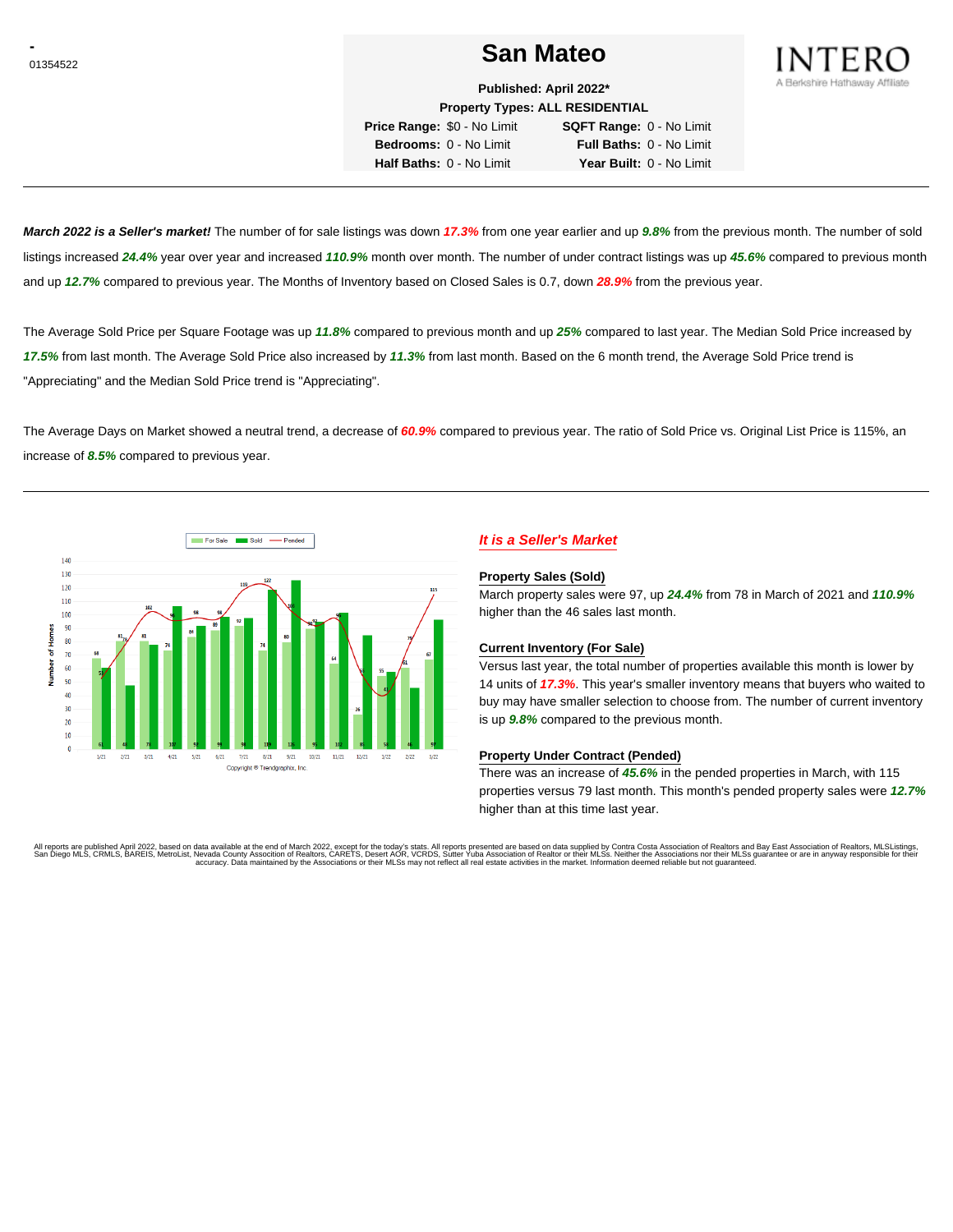# **CONSTRUCTED San Mateo San Mateo**



**Published: April 2022\***

**Property Types: ALL RESIDENTIAL**

**Price Range:** \$0 - No Limit **SQFT Range:** 0 - No Limit

**Bedrooms:** 0 - No Limit **Full Baths:** 0 - No Limit **Half Baths:** 0 - No Limit **Year Built:** 0 - No Limit

# **The Average Sold Price per Square Footage is Appreciating\***

The Average Sold Price per Square Footage is a great indicator for the direction of property values. Since Median Sold Price and Average Sold Price can be impacted by the 'mix' of high or low end properties in the market, the Average Sold Price per Square Footage is a more normalized indicator on the direction of property values. The March 2022 Average Sold Price per Square Footage of \$1211 was up **11.8%** from \$1083 last month and up **25%** from \$969 in March of last year.

\* Based on 6 month trend – Appreciating/Depreciating/Neutral





### **The Days on Market Shows Neutral Trend\***

The average Days on Market (DOM) shows how many days the average property is on the market before it sells. An upward trend in DOM trends to indicate a move towards more of a Buyer's market, a downward trend indicates a move towards more of a Seller's market. The DOM for March 2022 was 9, down **55%** from 20 days last month and down **60.9%** from 23 days in March of last year.

#### **The Sold/Original List Price Ratio is Rising\*\***

The Sold Price vs. Original List Price reveals the average amount that sellers are agreeing to come down from their original list price. The lower the ratio is below 100% the more of a Buyer's market exists, a ratio at or above 100% indicates more of a Seller's market. This month Sold Price vs. Original List Price of 115% is up **4.5%** % from last month and up from **8.5%** % in March of last year.

\* Based on 6 month trend – Upward/Downward/Neutral

\*\* Based on 6 month trend - Rising/Falling/Remains Steady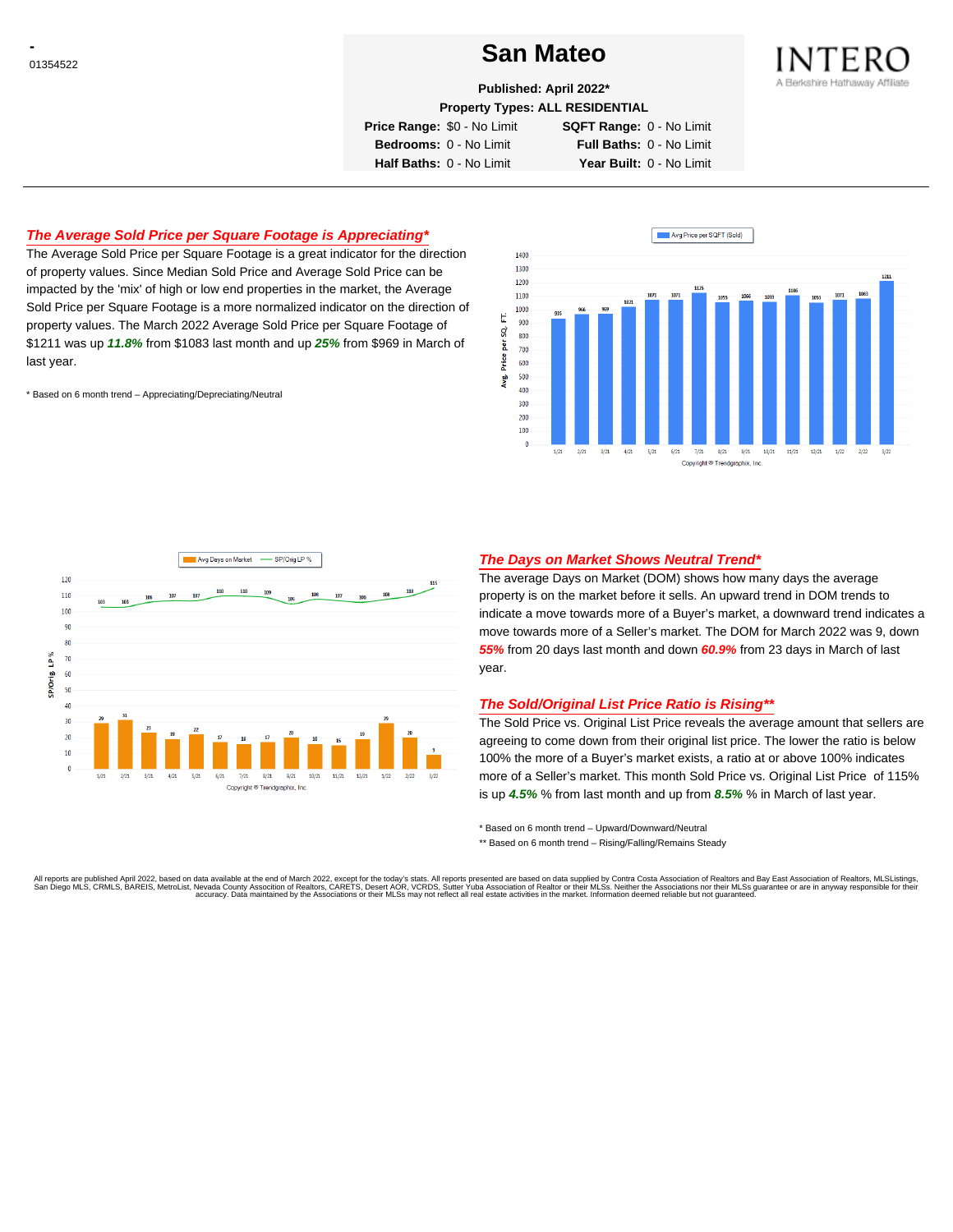# **Constanting to the Contract of the San Mateo** Constanting to the San Mateo



**Published: April 2022\***

**Property Types: ALL RESIDENTIAL**

**Price Range:** \$0 - No Limit **SQFT Range:** 0 - No Limit

**Bedrooms:** 0 - No Limit **Full Baths:** 0 - No Limit **Half Baths:** 0 - No Limit **Year Built:** 0 - No Limit

## **The Average For Sale Price is Neutral\***

The Average For Sale Price in March was \$1,195,000, down **17.5%** from \$1,449,000 in March of 2021 and down **11%** from \$1,342,000 last month.

# **The Average Sold Price is Appreciating\***

The Average Sold Price in March was \$1,876,000, up **18.3%** from \$1,586,000 in March of 2021 and up **11.3%** from \$1,686,000 last month.

### **The Median Sold Price is Appreciating\***

The Median Sold Price in March was \$1,810,000, up **22.4%** from \$1,479,000 in March of 2021 and up **17.5%** from \$1,540,000 last month.

\* Based on 6 month trend – Appreciating/Depreciating/Neutral





# **It is a Seller's Market\***

A comparatively lower Months of Inventory is more beneficial for sellers while a higher months of inventory is better for buyers.

\*Buyer's market: more than 6 months of inventory Seller's market: less than 3 months of inventory Neutral market: 3 – 6 months of inventory

#### **Months of Inventory based on Closed Sales**

The March 2022 Months of Inventory based on Closed Sales of 0.7 was decreased by **28.9%** compared to last year and down **45.2%** compared to last month. March 2022 is Seller's market.

#### **Months of Inventory based on Pended Sales**

The March 2022 Months of Inventory based on Pended Sales of 0.6 was decreased by **25.2%** compared to last year and down **25.9%** compared to last month. March 2022 is Seller's market.